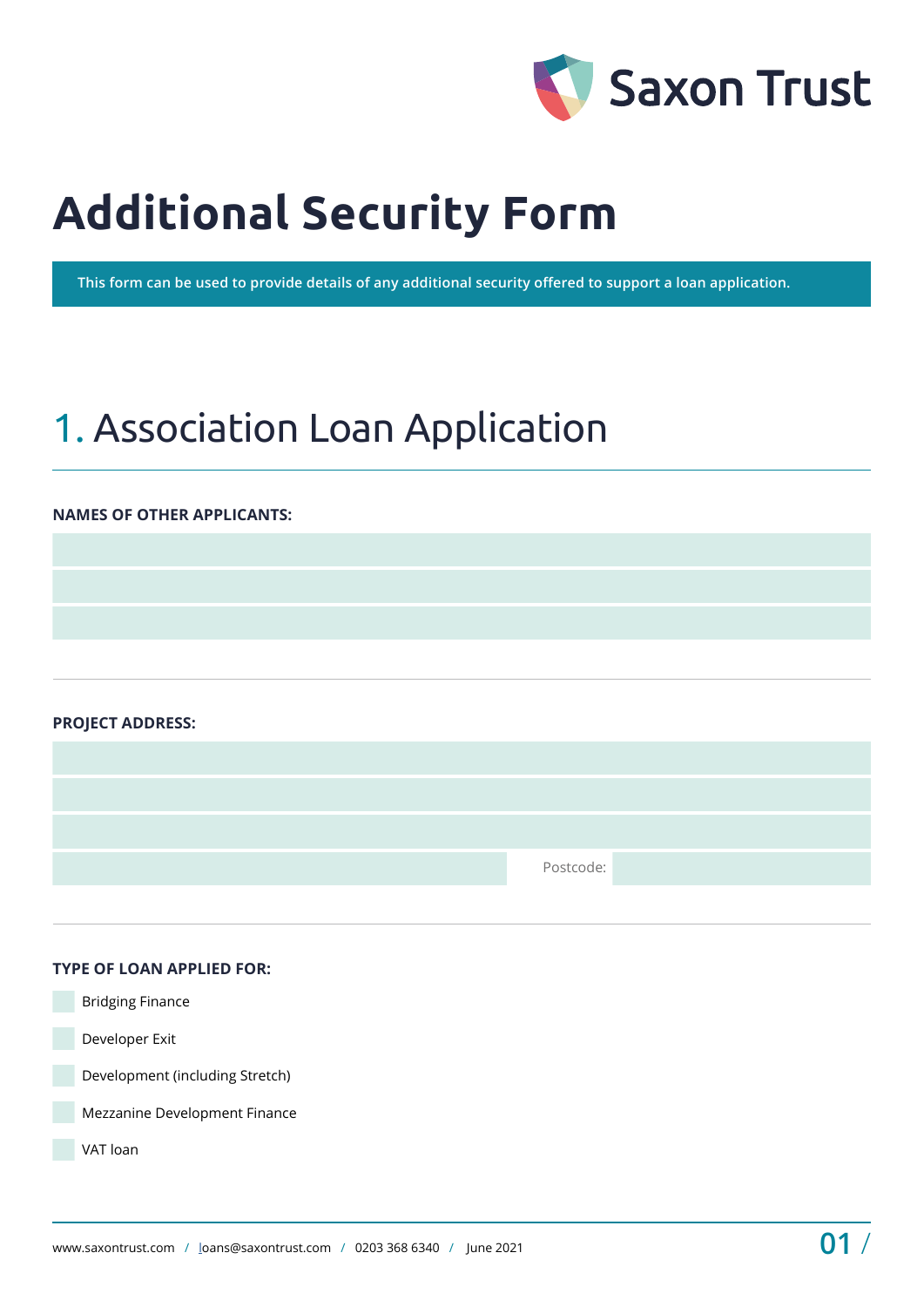# 2. Security details



**Multiple securities: If you want to provide more than one property as security, please complete an additional security form for each property and attach with your application.**

# **CURRENT PROPERTY DETAILS**

#### **SECURITY ADDRESS**

Address:

| w<br>ı<br>and the state of the state of the state of the state of the state of the state of the state of the state of th<br>× |  |
|-------------------------------------------------------------------------------------------------------------------------------|--|
|-------------------------------------------------------------------------------------------------------------------------------|--|

**EXISTING MORTGAGE**

*this property.*

Lender name:

| Property currently owned by:           |                   |           |  |  |  |
|----------------------------------------|-------------------|-----------|--|--|--|
| Freehold                               | Share of freehold | Leasehold |  |  |  |
| If Leasehold, years remaining on term: |                   |           |  |  |  |

*Skip this section if the borrower has no existing mortgage on* 

### **PROPERTY TYPE**

Please select the description that best matches the current use of the property:

|                                   | <b>Residential</b>                |                  | Semi-commercial                                                                                                                          | Amount borrowed:                                           |
|-----------------------------------|-----------------------------------|------------------|------------------------------------------------------------------------------------------------------------------------------------------|------------------------------------------------------------|
|                                   | <b>Basement flat</b>              |                  | Flat and commercial                                                                                                                      | When did the mortgage commence?                            |
|                                   | Bungalow                          |                  | House and commercial                                                                                                                     | Amount outstanding:                                        |
|                                   | Converted flats                   |                  |                                                                                                                                          | Monthly mortgage payment:                                  |
|                                   | Detached house                    |                  |                                                                                                                                          |                                                            |
|                                   | End-of-terrace house              |                  |                                                                                                                                          | Yes<br>No<br>Are payments up to date?                      |
|                                   | Ex-local authority flat           |                  |                                                                                                                                          | If no, how much are arrears?                               |
|                                   | Flat above<br>commercial premises |                  |                                                                                                                                          | Any other mortgages?<br><b>No</b><br>Yes                   |
|                                   | HMO                               |                  |                                                                                                                                          |                                                            |
|                                   | Maisonette                        |                  |                                                                                                                                          | <b>PLANS DURING THIS LOAN</b>                              |
| New build flat<br>New build house |                                   |                  |                                                                                                                                          | <b>WORKS PLANNED</b>                                       |
|                                   |                                   |                  |                                                                                                                                          | Does the borrower intend to do any of the following to the |
|                                   | Purpose-built flat(s)             |                  |                                                                                                                                          | property during the life of this loan?                     |
|                                   | Semi-detached house               |                  |                                                                                                                                          | Perform structural changes<br>Demolish                     |
|                                   | Studio flat                       |                  |                                                                                                                                          | Refurbishment<br>Obtain planning approval                  |
|                                   | <b>Terraced house</b>             |                  |                                                                                                                                          |                                                            |
|                                   | Other:                            |                  |                                                                                                                                          | <b>PROPERTY USE</b>                                        |
| Land<br>With planning             |                                   | Without planning | I confirm that the property has not and will not:<br>(i) be lived in by the borrower,<br>(ii) be lived in by the borrower's close family |                                                            |
|                                   |                                   |                  |                                                                                                                                          |                                                            |